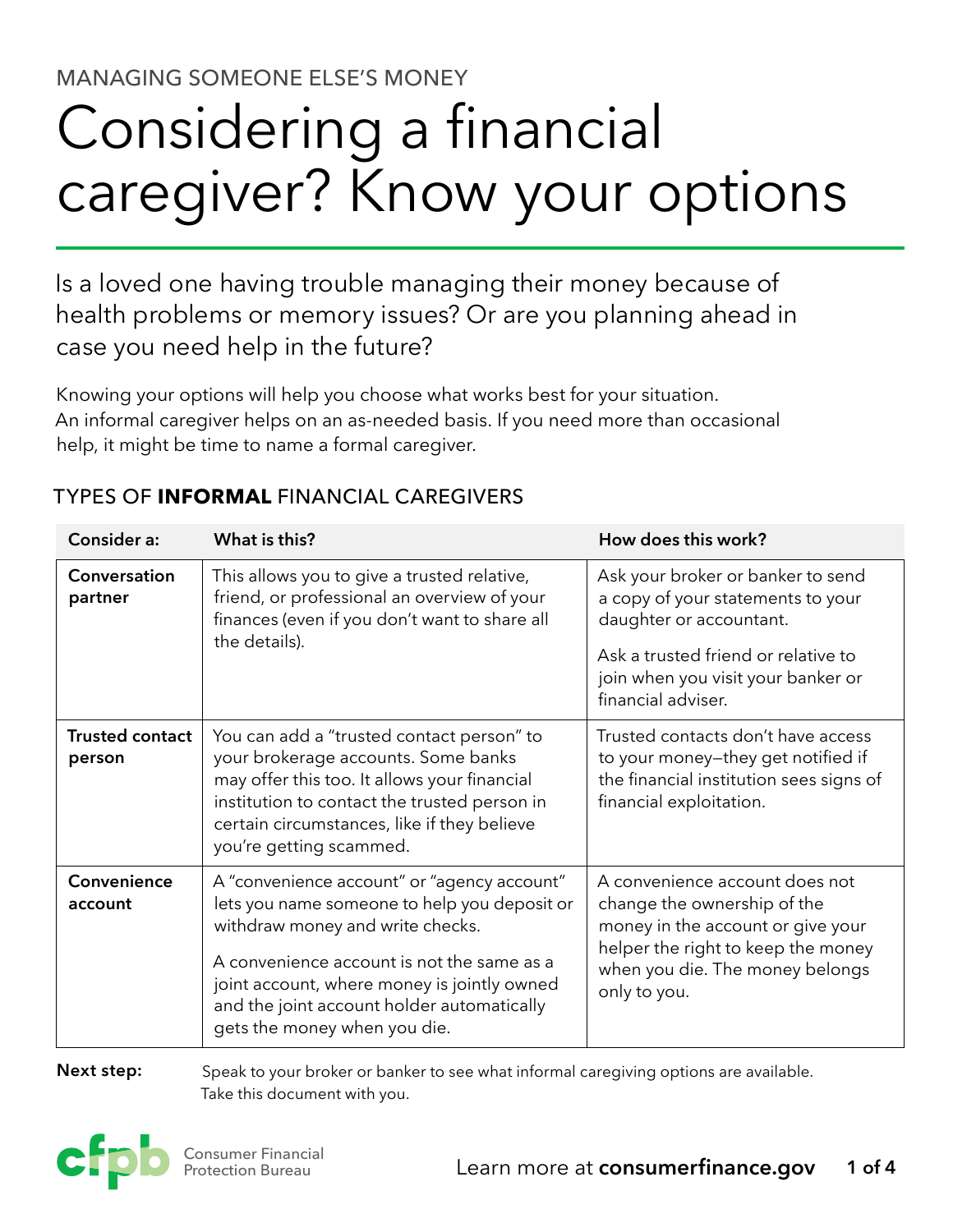#### **TYPES OF FORMAL FINANCIAL CAREGIVERS**

| Consider a:                                           | What is this?                                                                                                                                                                                                                                                                                                                                                                                                                                                        |
|-------------------------------------------------------|----------------------------------------------------------------------------------------------------------------------------------------------------------------------------------------------------------------------------------------------------------------------------------------------------------------------------------------------------------------------------------------------------------------------------------------------------------------------|
| Power of attorney                                     | This is a legal document that gives someone else legal authority to make<br>decisions about your money or property. People often make power of attorney<br>agreements so that someone else can handle their money if they can no longer<br>manage their own finances. There are different types:<br>A durable power of attorney becomes effective upon signing.<br>$\blacksquare$<br>A springing power of attorney allows you to manage your own finances as long as |
|                                                       | you have the ability to make sound decisions.<br>A health care power of attorney gives authority to make health care decisions.                                                                                                                                                                                                                                                                                                                                      |
| Guardian                                              | A court can name a guardian or conservator to manage your money and<br>property if the court decides that you can't manage your money by yourself-<br>and you don't have a power of attorney in place. A court can name different<br>people to make financial decisions and health care decisions or give both roles<br>to the same guardian.                                                                                                                        |
| <b>Trustee</b>                                        | A trustee makes decisions about money or property in a trust. The trustee can<br>manage only money or property in the trust, not any of your other assets.                                                                                                                                                                                                                                                                                                           |
|                                                       | A legal document called a revocable living trust gives the trustee authority<br>to make decisions about money or property in the trust if you can't make<br>decisions yourself. The trust also specifies who gets the money or property in<br>the trust after you die.                                                                                                                                                                                               |
| VA fiduciary or<br><b>SSA representative</b><br>payee | The Department of Veterans Affairs (VA) or the Social Security Administration<br>(SSA) may appoint someone to manage VA or SSA benefits for someone who<br>cannot manage their own benefits. That person is allowed to manage only<br>benefits from the agency that names them. To manage other property or<br>benefits, they'll need one of the other formal financial caregiving arrangements.                                                                     |
| <b>Next steps:</b><br>$\blacksquare$                  | Find a local attorney at National Elder Law Foundation (NELF) nelf.org/search or<br>American Association of Trust, Estate and Elder Law Attorneys (AATEELA) aateela.org.                                                                                                                                                                                                                                                                                             |

- § Consult [your local legal aid office](https://www.lsc.gov/grants-grantee-resources/our-grantees) [lsc.gov/grants-grantee-resources/our-grantees](https://lsc.gov/grants-grantee-resources/our-grantees).
- Visit Social Security [ssa.gov/payee](https://ssa.gov/payee) for more information on the Social Security representative payee role.
- § Visit [benefits.va.gov/fiduciary](https://www.benefits.va.gov/fiduciary) for more information on the VA fiduciary role.

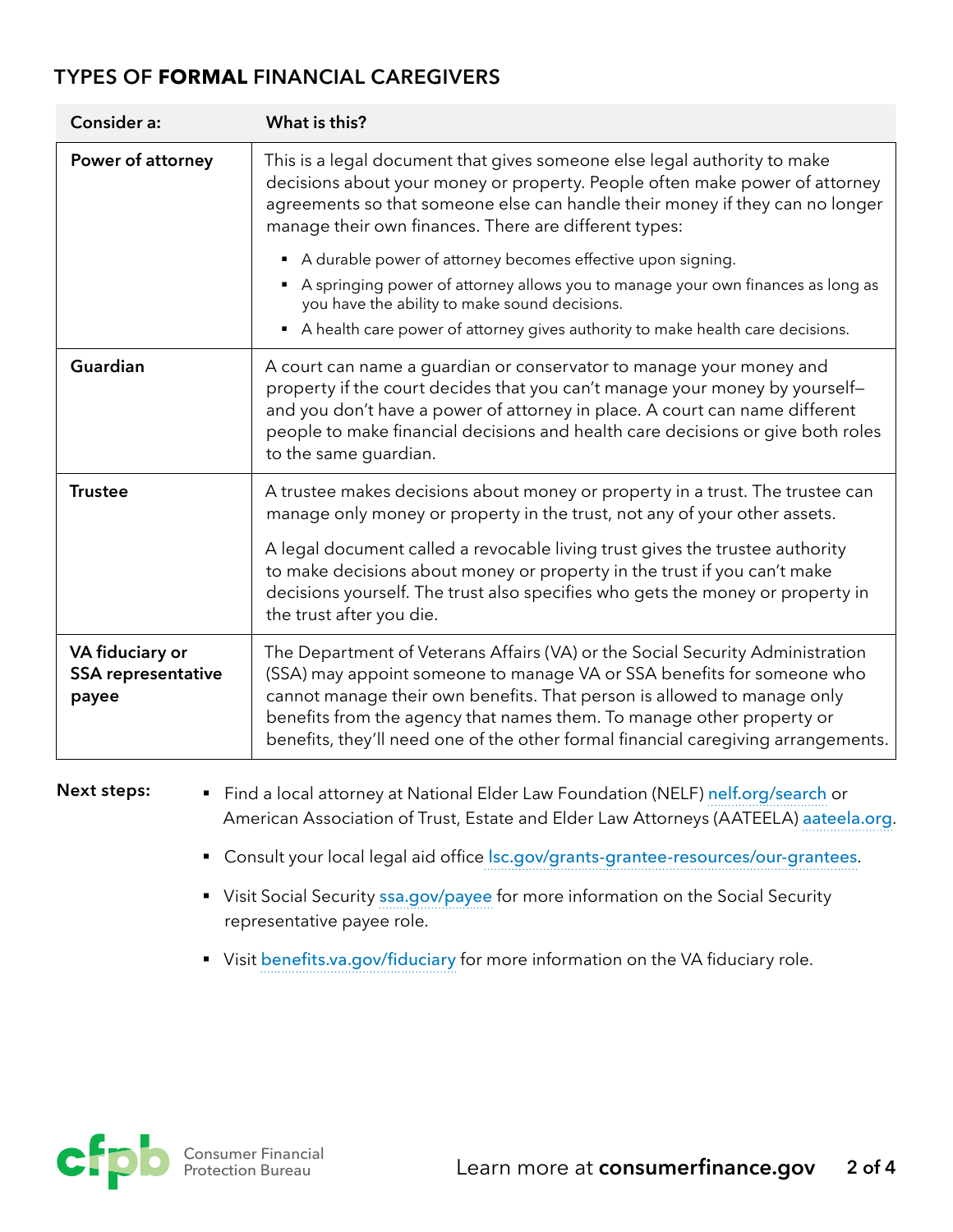## **Choosing a financial caregiver**

Review the questions below to make sure the person you have in mind to be your financial caregiver is the right person.

### **QUESTIONS TO ASK WHEN CHOOSING A CAREGIVER**

| Ask yourself:                                                                                                     | <b>Yes</b> | <b>Maybe</b> | <b>No</b> |                                                                                                                                                                                                                                           |
|-------------------------------------------------------------------------------------------------------------------|------------|--------------|-----------|-------------------------------------------------------------------------------------------------------------------------------------------------------------------------------------------------------------------------------------------|
| Do I trust this person?                                                                                           |            |              |           | Trusting someone with your finances, even in<br>an informal way, is an important decision with a<br>lot of responsibility attached.                                                                                                       |
| Do I feel comfortable sharing<br>my wishes with them? Will<br>they carry out my wishes the<br>way I want them to? |            |              |           | Conversations about money can be difficult.<br>Make sure you can be honest with each other<br>and that you will be able to discuss your needs<br>and expectations.                                                                        |
| Are they willing and able to<br>take on this responsibility?                                                      |            |              |           | Ask the person if they are interested, able, and<br>willing to help you. Avoid choosing someone<br>who you worry may be struggling with their own<br>financial problems, mental health challenges,<br>gambling or substance abuse issues. |
| Will they make decisions in<br>my best interest?                                                                  |            |              |           | Your caregiver should make decisions that are<br>best for you and avoid conflicts of interest.<br>They should include you in decisions as much<br>as possible.                                                                            |
| Will they manage my money<br>and property carefully?                                                              |            |              |           | Your caregiver will need to keep a record<br>of all money, property and debts; invest<br>carefully; pay bills on time; and find out<br>whether you are eligible for any government<br>or employer benefits.                               |
| Will they be able to keep<br>my money separate from<br>their own?                                                 |            |              |           | Your caregiver should never deposit your<br>money or property into their own or someone<br>else's bank account or investment account.                                                                                                     |
| Will they keep good records?                                                                                      |            |              |           | Your caregiver should keep detailed lists of<br>everything they receive or spend for you. That<br>includes keeping receipts and notes-even for<br>small expenses.                                                                         |

If you answered **maybe** or **no** to some of the questions above, you might want to choose someone else.